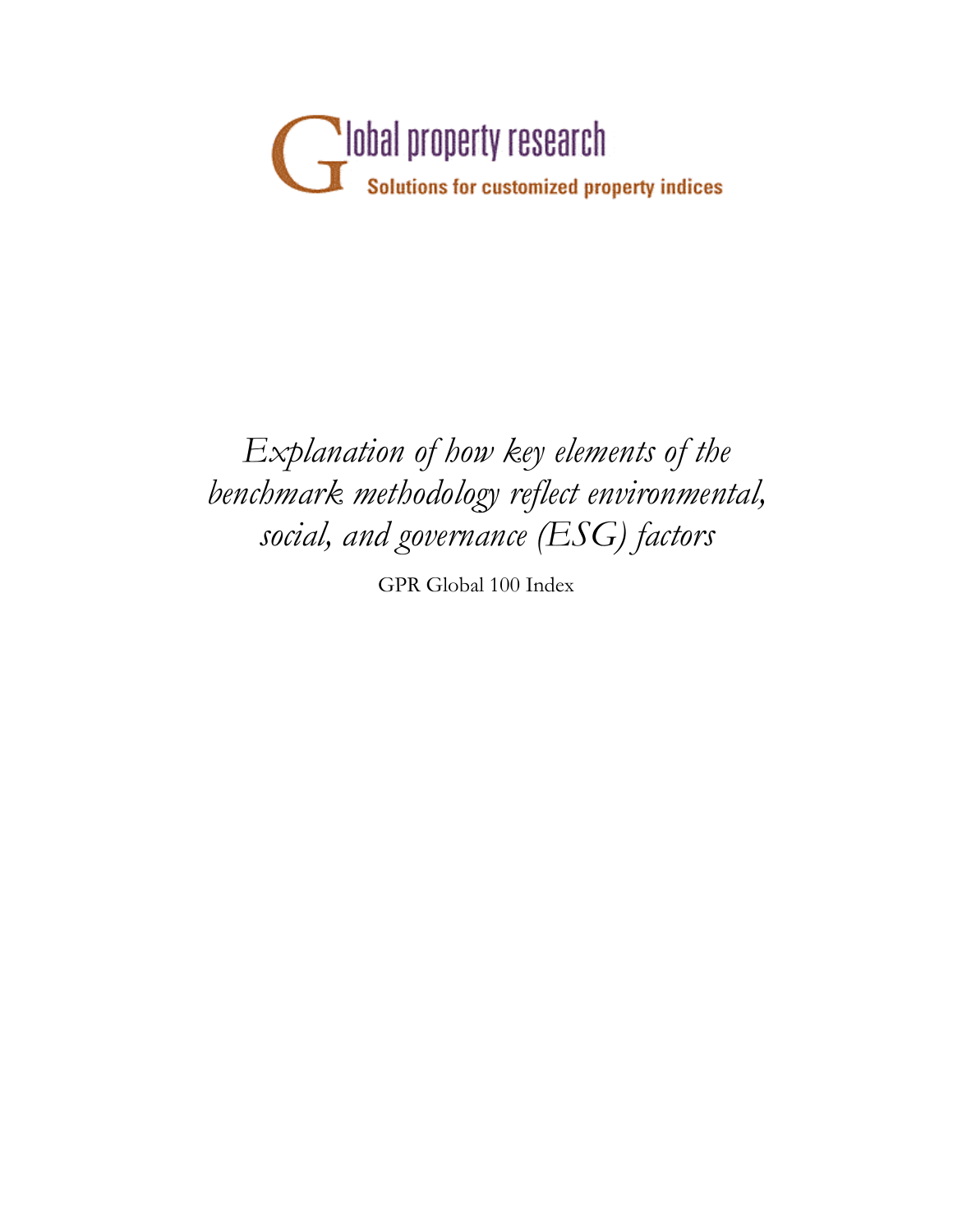This document provides an explanation of how the key elements of the benchmark methodology reflect ESG factors. It is compiled in accordance with the requirements of point (d) of Article 13 (1) of Regulation (EU) 2016/1011 of the European Parliament and of the Council of 8 June 2016 (the "Benchmarks Regulation") and of the Commission Delegated Regulation (EU) 2020/1817.

## **General Information**

| Name of the benchmark administrator                                                                           | Global Property Research B.V. |
|---------------------------------------------------------------------------------------------------------------|-------------------------------|
| Type of benchmark or family of benchmarks                                                                     | Equity                        |
| Name of the benchmark or family of<br>benchmarks                                                              | GPR Global 100 Index          |
| Does the benchmark methodology for the<br>benchmark or family of benchmarks take into<br>account ESG factors? | Yes                           |

## **ESG Factors applied in the benchmark methodology**

| List of environmental factors considered | The overall ESG score is used in the weighting of index<br>constituents<br>Exclusion of companies with a GRESB Public Disclosure<br>Level of E |
|------------------------------------------|------------------------------------------------------------------------------------------------------------------------------------------------|
| List of social factors considered        | The overall ESG score is used in the weighting of index<br>constituents<br>Exclusion of companies with a GRESB Public Disclosure<br>Level of E |
| List of governance factors considered    | The overall ESG score is used in the weighting of index<br>constituents<br>Exclusion of companies with a GRESB Public Disclosure<br>Level of E |

## **Data and standards used**

| Data input                       | The ESG data used to construct the index is sourced<br>externally from GRESB                                                                                                                                                                                                                                                                                                                                      |
|----------------------------------|-------------------------------------------------------------------------------------------------------------------------------------------------------------------------------------------------------------------------------------------------------------------------------------------------------------------------------------------------------------------------------------------------------------------|
| Verification and quality of data | The provider of ESG-related data input is selected by the<br>Administrator based on an assessment of its existing<br>processes in order to ensure the reliability and<br>representativeness of the ESG-related data. The data<br>provider has established processes in accordance with<br>accepted and established market standards that ensure the<br>permanent quality and reliability of the ESG-data provided |